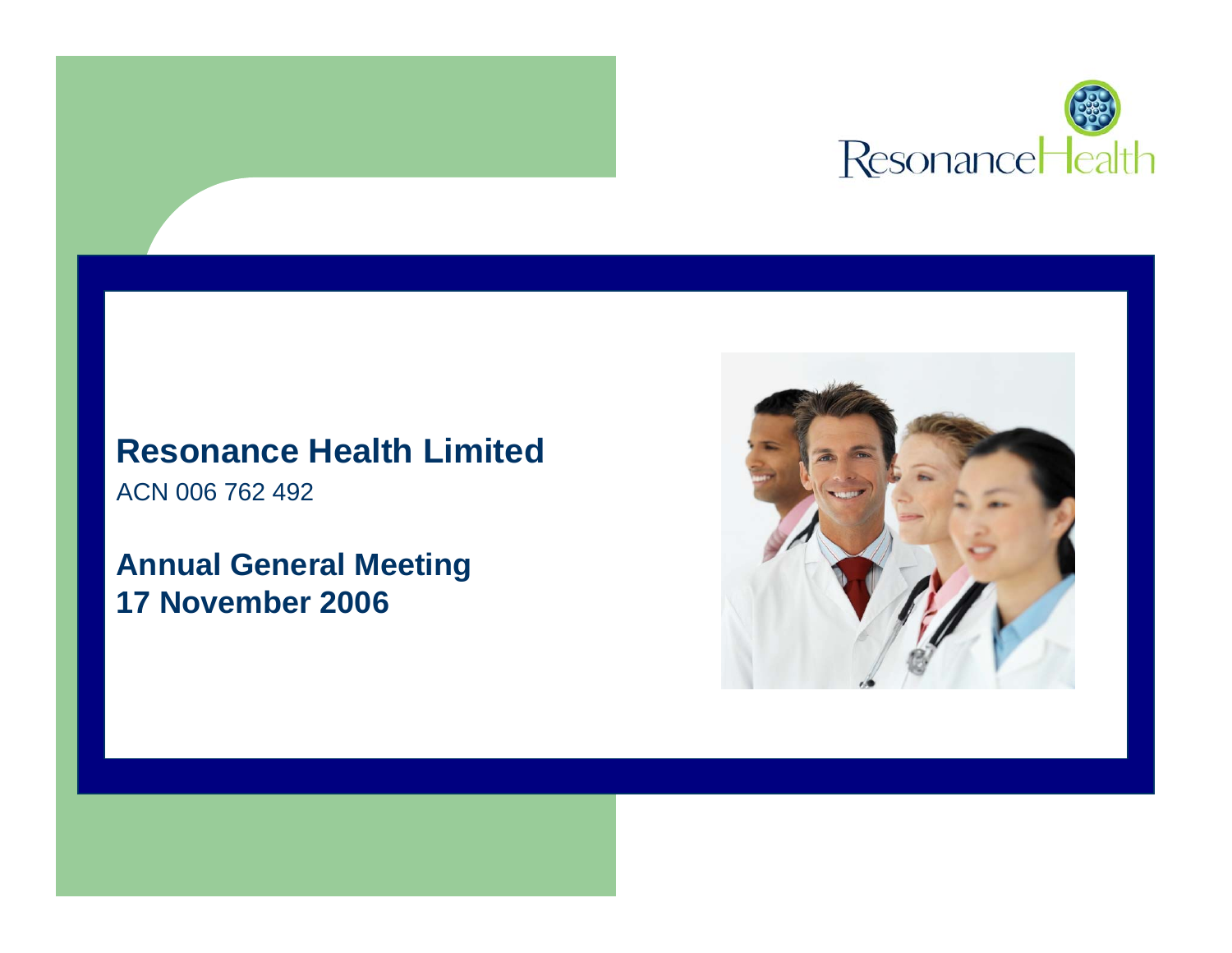### **Agenda**

- Management
- Strategy FerriScan®
- Strategy Pathology
- $\bullet$ Financial Performance
- **Conclusion**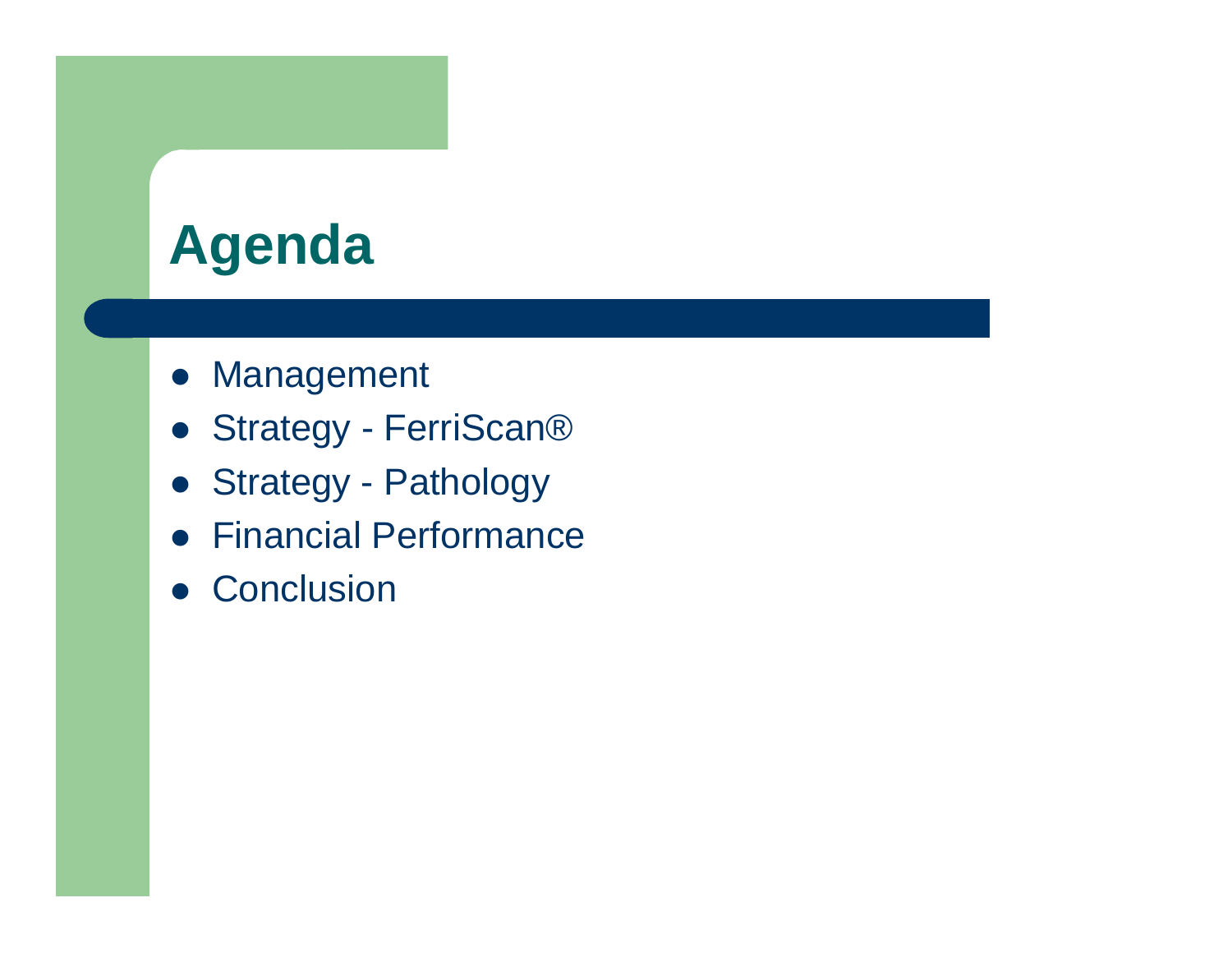### **Management**

#### Recently hired new management team

- $\bullet$  Edward D. Dooling, President and CEO
	- 16 yrs pathology industry experience with several of the most respected companies in the U.S. including DIANON Systems and AmeriPath
- Paul Jobbins, CFO
	- Broad financial and commercial experience including serving with major banking institutions in Australia and the United Kingdom. Prior to joining Resonance Health was CFO for ASX listed company Reverse Corp Limited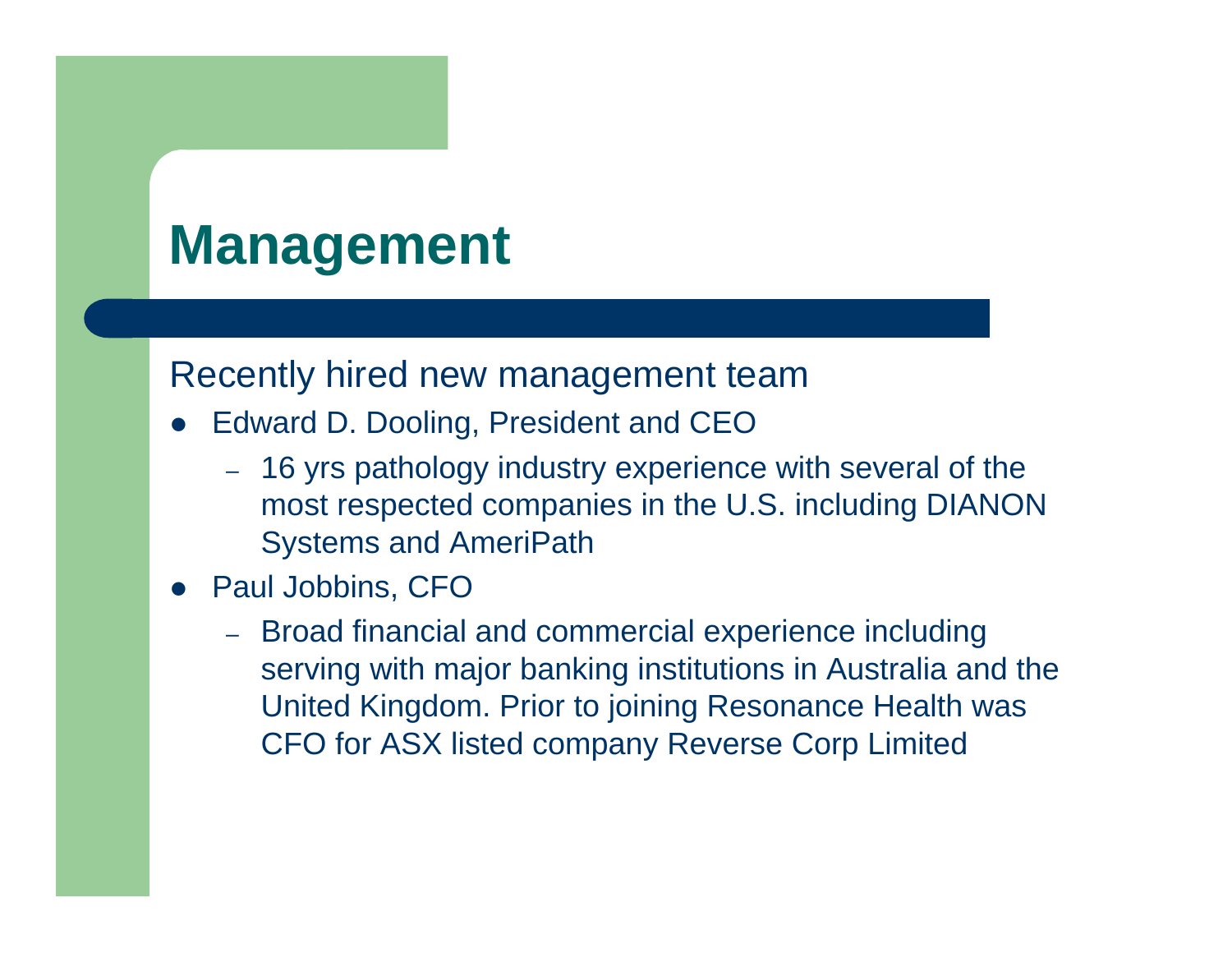### **Strategy - FerriScan®**

### Make FerriScan® product cash flow positive

- $-$  Obtain regulatory clearance in Canada and New Zealand (currently approved in Australia, USA and Europe)
- 65 MRI sites offering FerriScan® in Australia, NZ, Asia, USA, UK, Europe, Scandinavia and the Middle East; seeking further sites
- Right sized operating expenses
- Negotiating improved contracts with pharmaceutical companies continuing the repricing initiative announced in September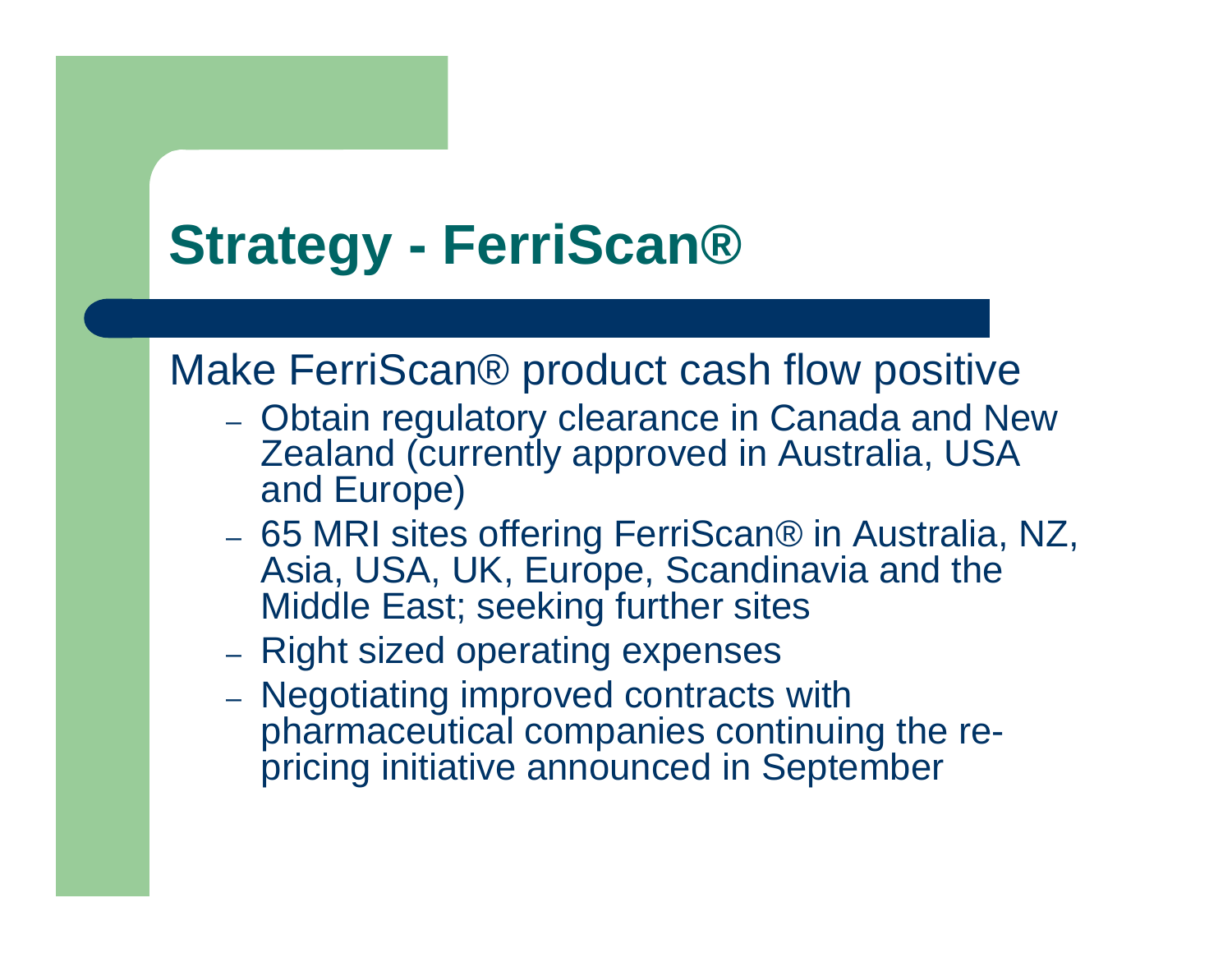### Acquisition of US-based anatomical pathology businesses

- Complementary to radiology based diagnostic tests
- Strengthens access to referral channels
- Provides access to US-based billing and operational infrastructure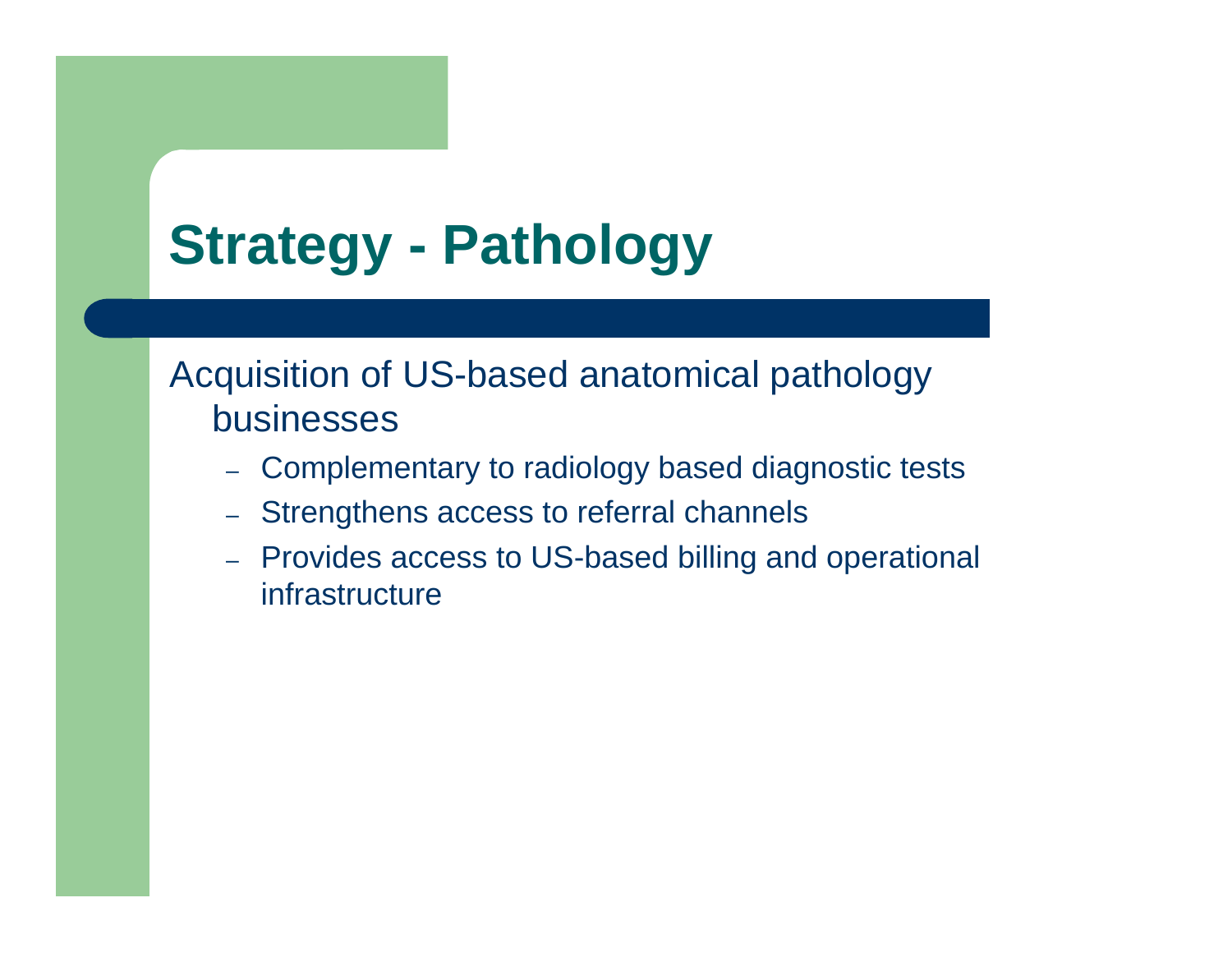- US based CEO & management team with extensive experience in the pathology industry
- Acquire a well positioned specialty pathology practice in each of the 30-50 key markets over a 10 year period
- Develop each practice into the leading regional provider using:
	- Proven sales and operations strategies
	- Innovative products and services
	- Attractive long term profit sharing to maintain pathologists as critical partners in practice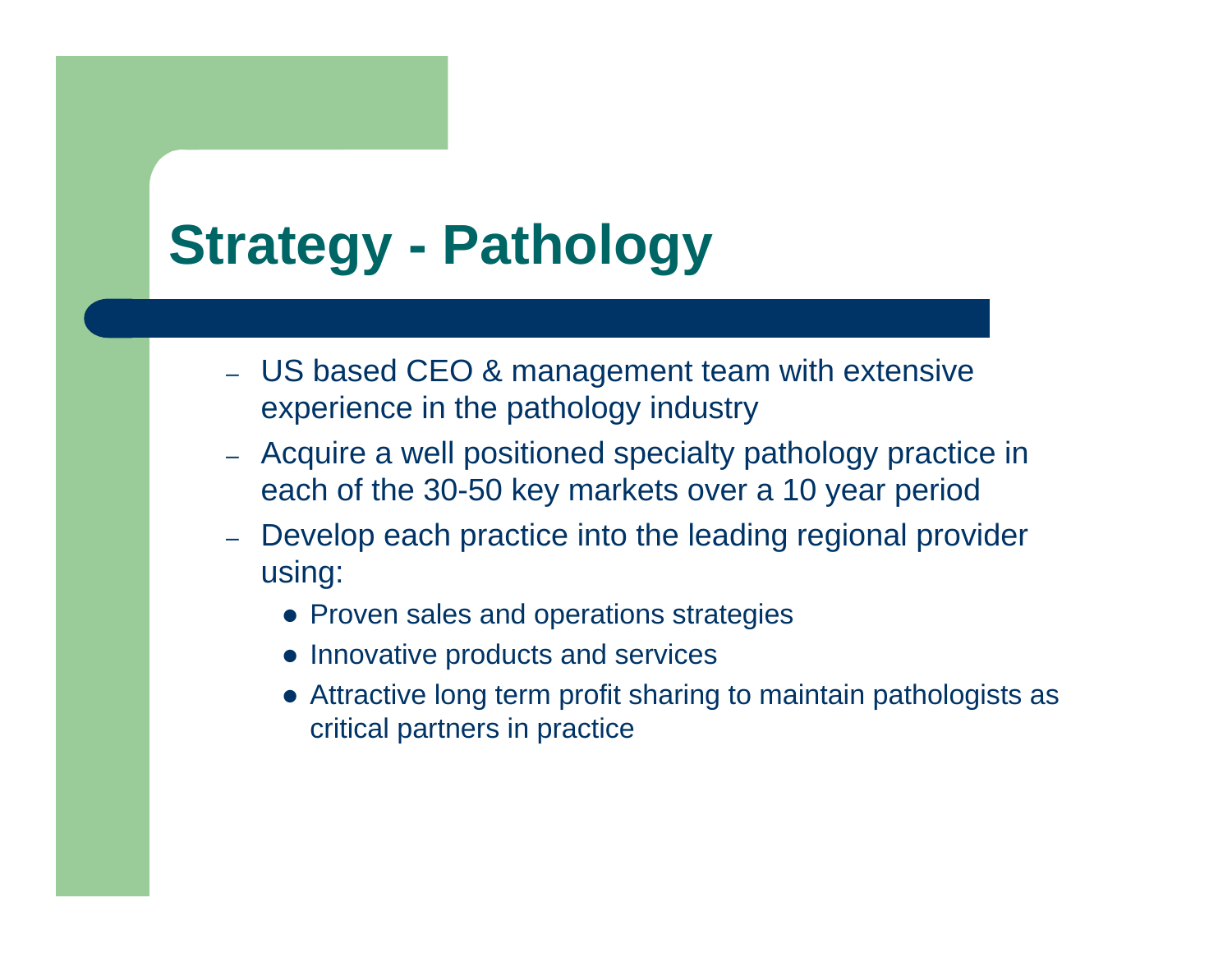### Key Pathology Market Characteristics:

- Large population centre
- Supports significant long term pathology growth
- Within 200 mile radius:
	- Population of 2,000,000
	- Approximately \$40,000,000 in total potential AP

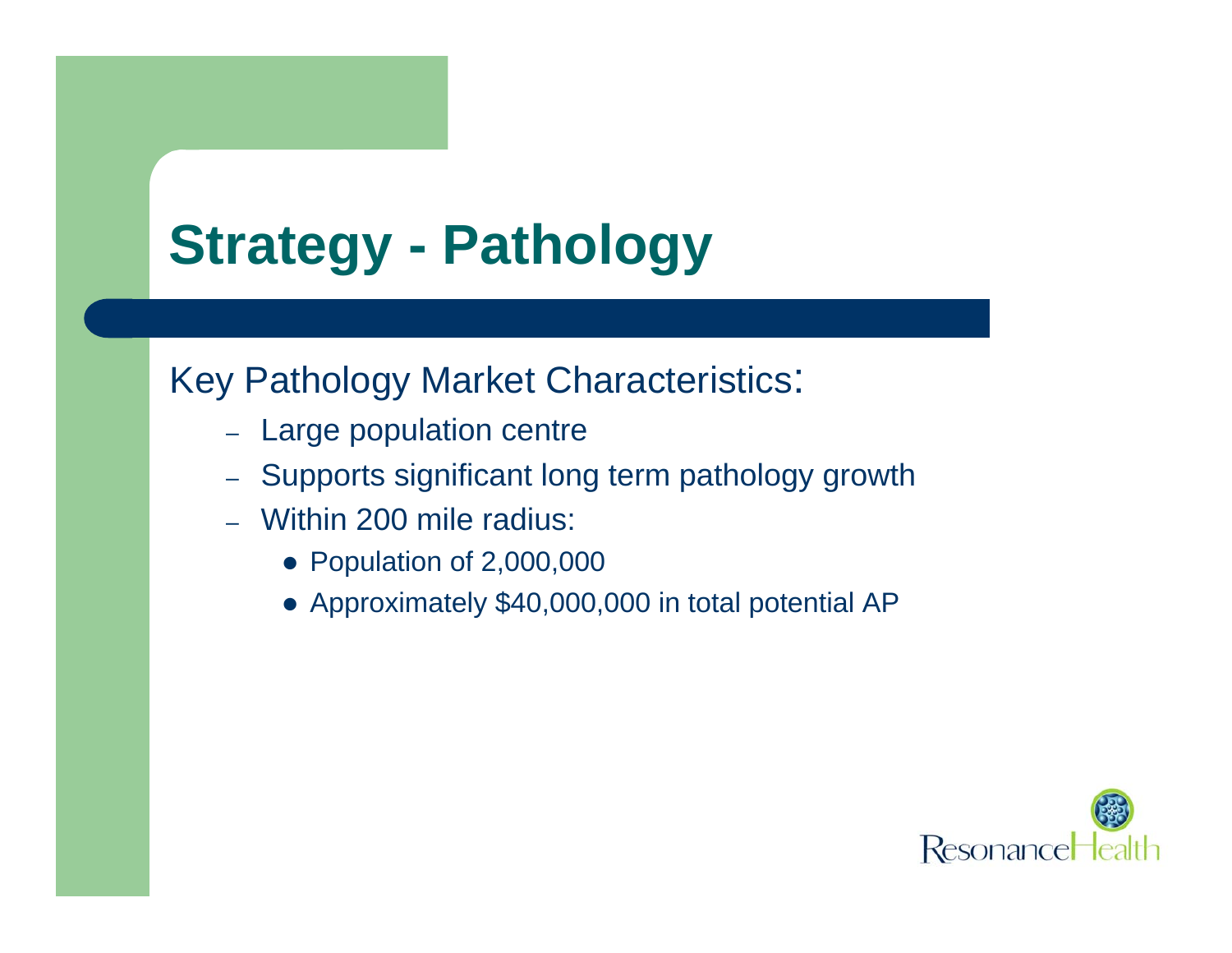### Initial Pathology Practice Profile:

- \$1million \$10 million in current revenues
- 2-6 pathologists
- Well regarded for quality and service
- Centrally located in key market
- Own outpatient lab
- Lead by entrepreneurial pathologist
- Desire to grow

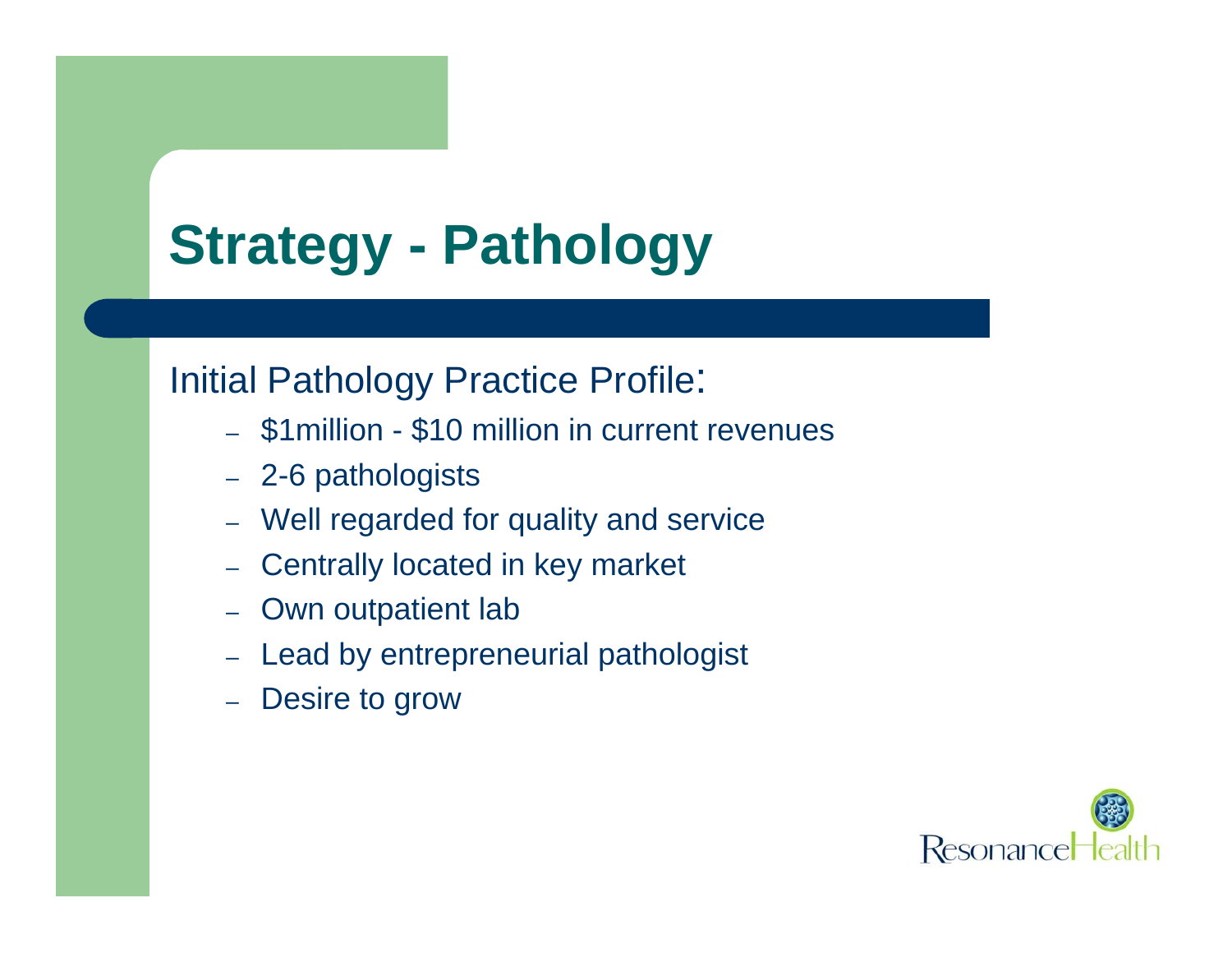### **Financial Performance**

- FY06 Revenue up 118% (year on year)
- $\bullet$  Re-pricing initiative for FerriScan® product undertaken since August 2006 resulting in improved contractual terms
- Revenue increased 133% from 4<sup>th</sup> quarter FY06 to 1<sup>st</sup> quarter FY07
- Further operational cost savings in May/June and October 2006
- Cash on hand at 31 October 2006: \$3.0 million